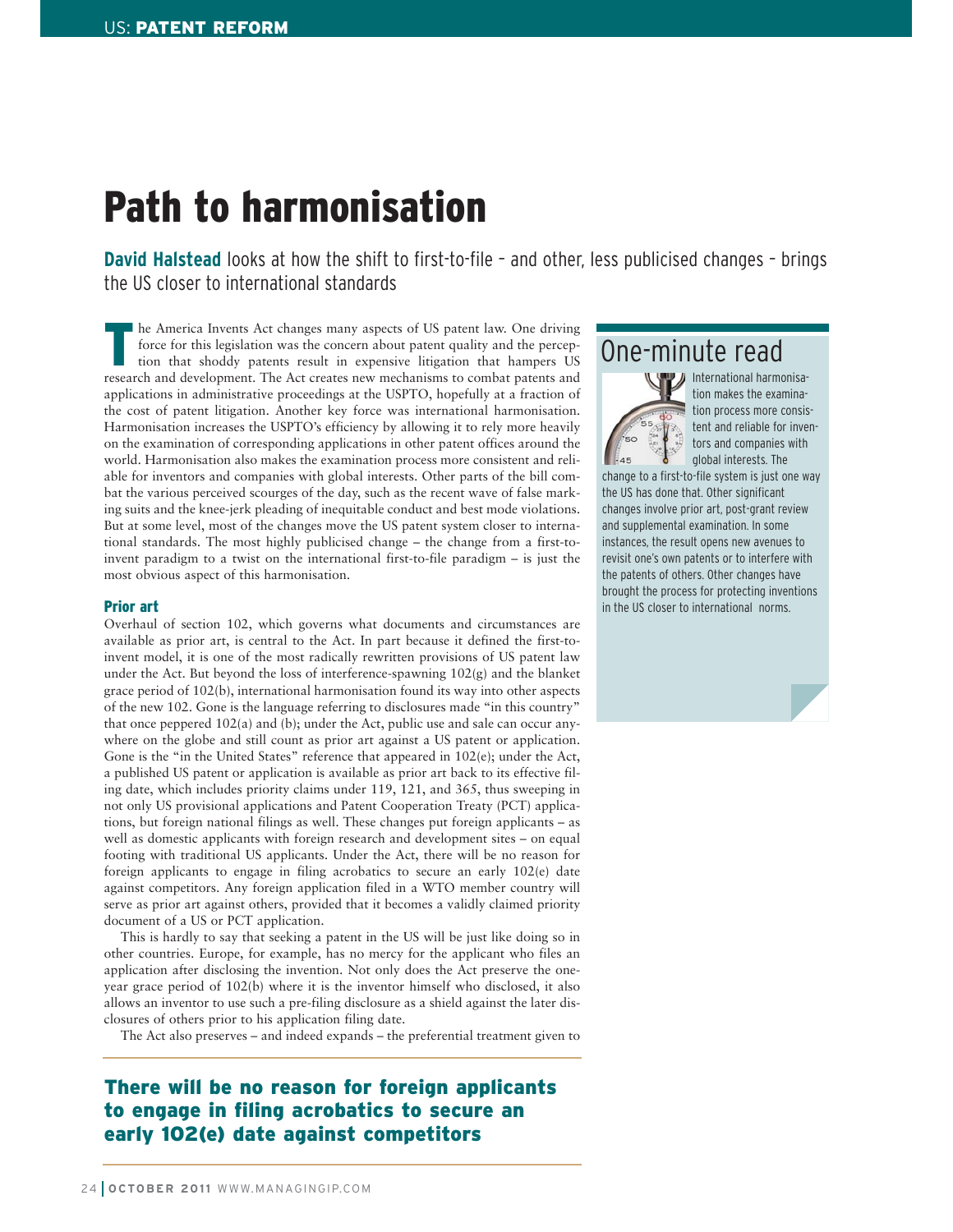entities engaged in joint research. For many years, 103(c) has disqualified commonly owned prior-filed patents and applications from being used to show obviousness of the claimed invention. Under the CREATE Act of 2004, this disqualification was expanded to include prior-filed patents and applications of entities working together under a joint research agreement. The America Invents Act expands these protections yet again, this time into the realm of novelty: 102 itself now disqualifies commonly owned patents and applications and those owned by parties to a joint research agreement. The laws of other countries typically do not recognise joint research relationships, and permit even an applicant's own filings to be raised against the novelty of its later applications. In this important respect, US patent law is much more forgiving. However, the doctrine of obviousness-type double patenting limits the

## Implementation timeline

- **On enactment:** Best mode and patent marking changes took effect, the standard for declaring inter partes reexamination changed, tax strategies became unpatentable, micro entities were instituted, human organism provision became effective.
- **10 days after enactment:** Fees increased, prioritised examination became available.
- **One year after enactment:** Supplemental examination, post-grant review, and inter partes review, and preissuance submissions are instituted. Transitional system for challenging business method patents takes effect.
- **18 months after enactment:** Prior art changes take effect, applying to applications filed after this date or that contained at any time a claim not entitled to a filing date prior to this date, and patents that result from these applications. For inventions whose validity depends on the first-to-invent regime, applicants will want to take great care in drafting and presenting claims throughout the entire prosecution process to avoid permanently forfeiting access to that regime.

extent to which this exception can be exploited to obtain extended patent terms.

#### Best mode

The best mode requirement is an idiosyncratic US requirement that many foreign applicants are unprepared for. However, rather than eliminate best mode entirely, the Act takes the unusual step of eliminating best mode as a ground upon which a claim can be challenged as invalid in litigation; best mode still exists as a requirement under section 112. Because the best mode depends on each inventor's subjective viewpoint, best mode is rarely if ever questioned by examiners at the USPTO. Amnesty in litigation largely guts the best mode requirement. Nevertheless, even though the Act states that failure to disclose the best mode "shall not be a basis on which any claim of a patent may be ... held invalid or otherwise unenforceable", applicants should continue to make at least a good-faith effort to satisfy the best mode requirement until this revision is tested in court.

#### Filing by owner

The Act takes a baby step toward allowing owners, rather than inventors, to file patent applications, as is common in international patent systems. In truth, from a very technical perspective, the Act does permit this type of filing. However, the US requirement for a signed declaration from each inventor continues. Moreover, the Act declaration requires the inventor to state that the patent filing was made or authorised to be made by the inventor. Employers may want to include such advance authorisations in their employment agreements with potential inventors to avoid running afoul of this provision, if, for example, an inventor leaves the company and becomes difficult – but not impossible – to reach.

As before, the only exceptions to inventor declarations are when the inventor is deceased, incapacitated, or unreachable. The one concession to simplicity: the required statements can be included in an assignment, so each inventor need only sign a single document. However, foreign assignment documents are unlikely to include these statements, so foreign applicants

will likely still need to seek another signature from their inventors when entering the US patent system.

#### Third-party challenges

Perhaps the only aspect of the Act that is talked about as frequently as the end of the first-to-invent system is the institution of post-grant review (PGR). In general contours, PGR resembles the oppositions of Europe, Australia, and other countries around the world: for a fixed period of time after a patent grants, third parties can challenge the validity of the patent on virtually any ground as a less expensive alternative to litigation. As in Europe, this fixed period of time is nine months from the time the patent is granted. PGR is initiated if the unrebutted petition would demonstrate that it is more likely than not that at least one claim of the challenged patent is unpatentable, or if it raises a novel or unsettled legal question that is

important to other patents or applications. The resulting proceeding is conducted by the Patent Trial and Appeal Board (PTAB), the successor to the Board of Patent Appeals and Interferences. A final decision in a PGR creates estoppel for the petitioner: the petitioner is estopped from pursuing any ground that was raised or reasonably could have been raised in the PGR.